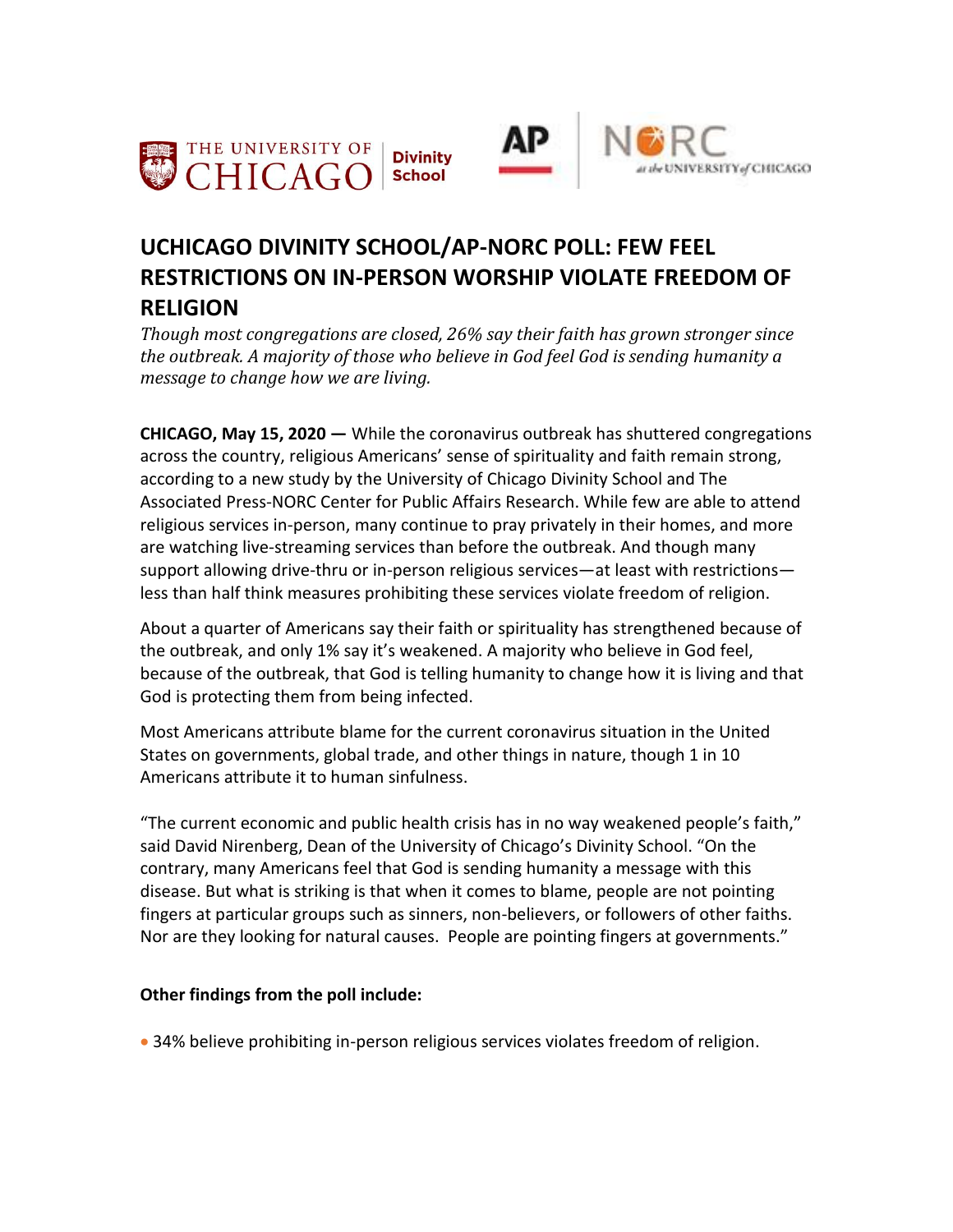63% of those who believe in God say they feel God is telling humanity to change the way we are living, and 55% feel God will protect them from being infected.

• 43% blame the current situation on foreign governments and 37% blame the U.S. government. Fewer, but still 11%, attribute it to human sinfulness.

 White Evangelical Christians are more likely than other Americans to feel that God will protect them from being infected (67% vs. 53%). They are less likely than others to doubt God exists (7% vs. 15%) or feel God has abandoned humanity (3% vs. 10%) because of the outbreak.

• 55% of Americans disapprove of the protests that have taken place in some states in the U.S. against stay at home orders compared to 31% who approve and 14% who neither approve nor disapprove. Those who approve of the protests are less likely than those who disapprove to follow social distancing measures like limiting trips outside the house, keeping a 6-foot radius from others, and limiting interactions to small groups.

 While a majority of Americans still say they have helped or checked in on neighbors, fewer have done so since the outbreak (56%) compared to 2019 (62%). Fewer also say they have made donations to a religious organization (47% in 2019 vs 33% now), volunteered with religious (29% in 2019 vs 15% now) or non-religious groups (28% in 2019 vs 14% now), or participated in a public protest (8% in 2019 vs 4% now) since the outbreak.

 Protestants (27% in 2019 vs. 44% now), Catholics (11% in 2019 vs. 22% now), other Christians (22% in 2019 vs. 31% now) and people with other religions (6% in 2019 vs. 16% now) are all watching more live-streaming services now than before the outbreak of the pandemic.

"Like in many facets of life these days, people are adapting and finding ways to fulfill their spiritual needs during the outbreak," said Trevor Tompson, director of The AP-NORC Center. "Even with congregations closed, private prayer continues and more Americans, across faiths, are now regularly watching live-streaming religious services online than in 2019."

## **About the Study**

The nationwide poll was conducted between April 30 and May 4, 2020 by the University of Chicago Divinity School and The Associated Press-NORC Center for Public Affairs Research using the AmeriSpeak Panel®, the probability-based panel of NORC at the University of Chicago. Online and telephone interviews using landlines and cell phones were conducted with 1,002 adults. The margin of sampling error is +/- 4.2 percentage points.